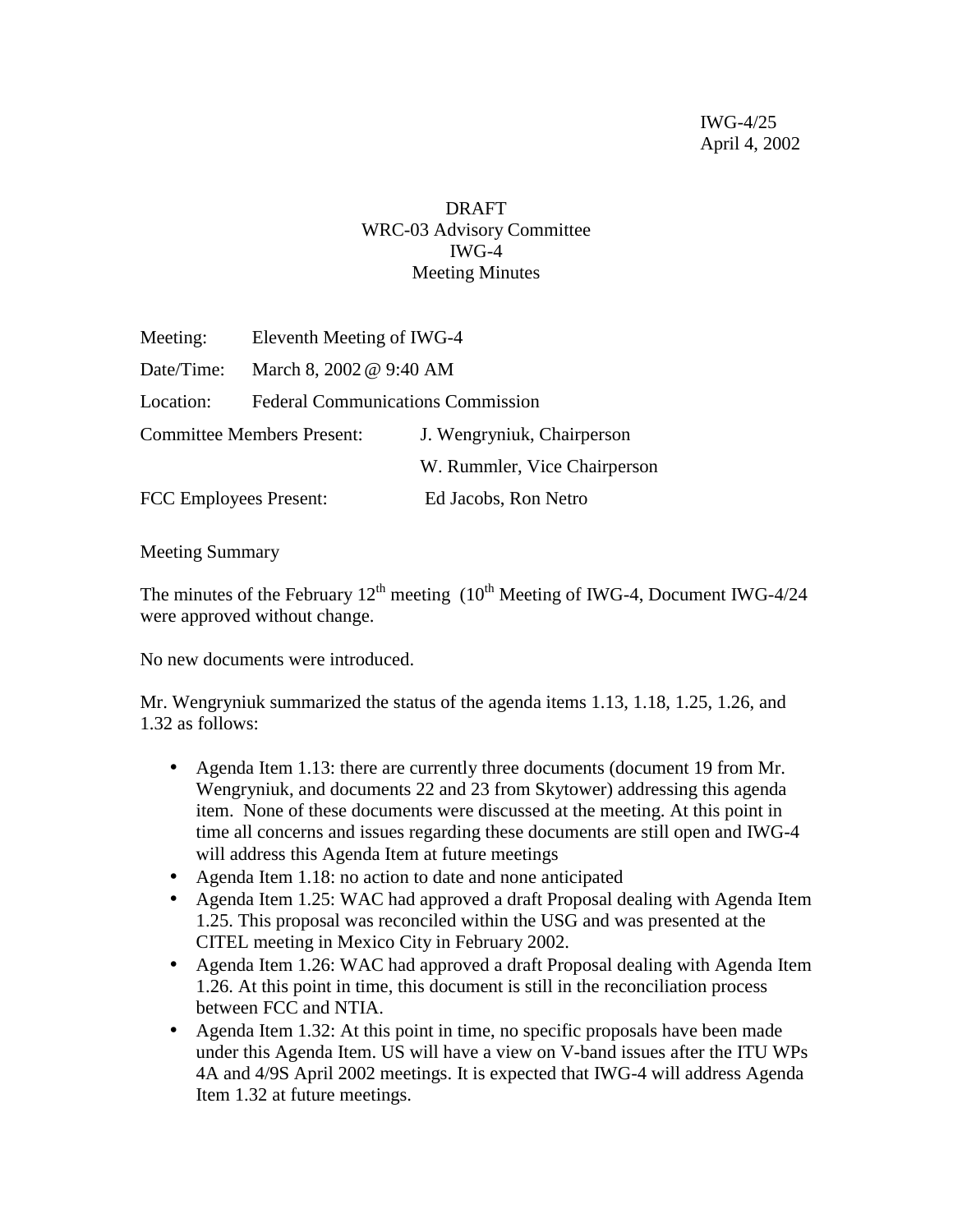Future Meeting: The next 2 meetings of IWG-4 will be held on May  $1<sup>st</sup>$  and  $30<sup>th</sup>$  at FCC, room 7B-516, starting at 9:30 AM.

Adjournment: The meeting was adjourned at approximately 9:50 AM

Other Business: None

Meeting Attendees: See attached attendance list

Meeting Summary Prepared By: Hau Ho